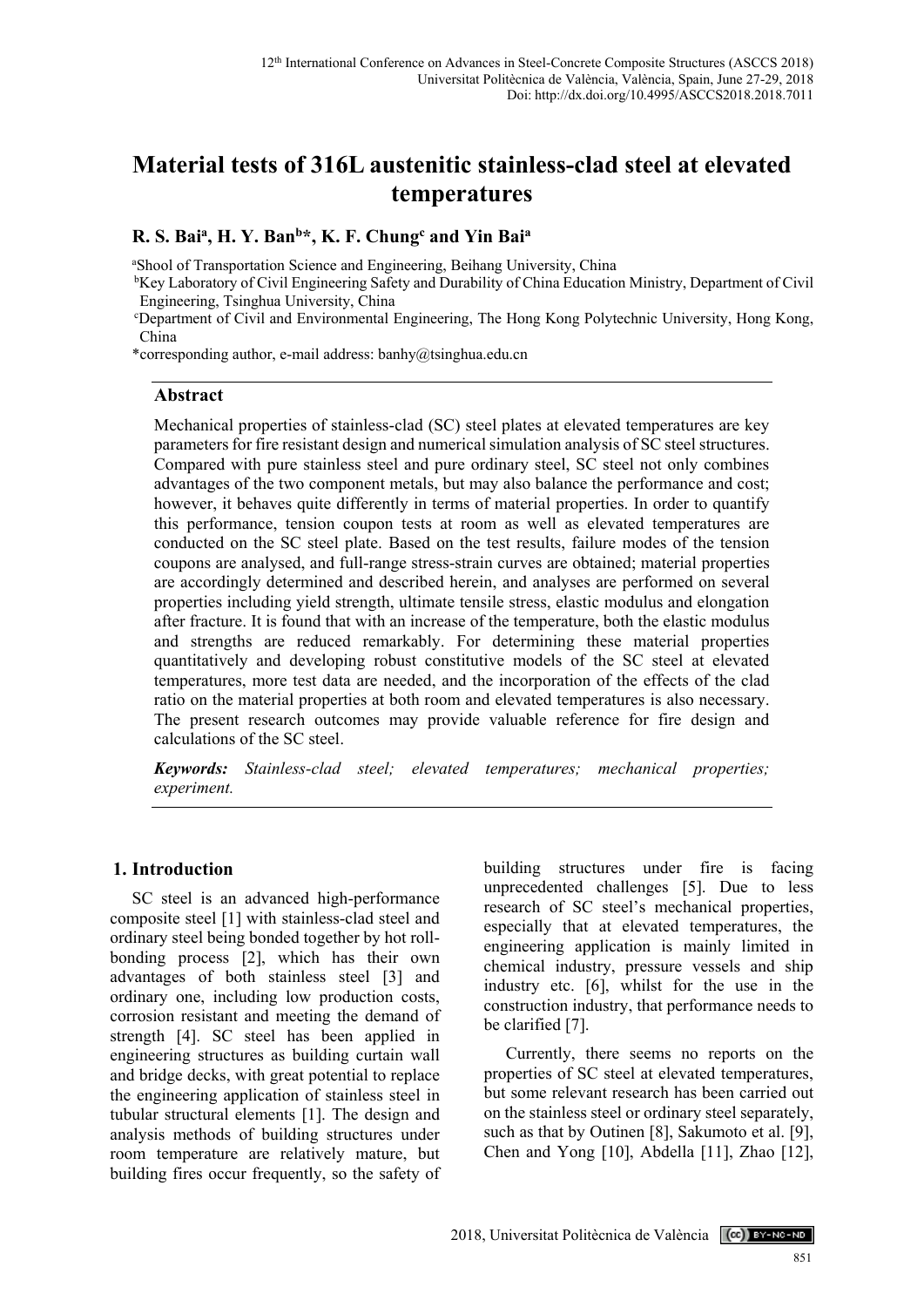Montanari and Zilli [13], Willam [14], Gardner et al. [15] or Zhao and Shen [16].

In this paper, based on the method of steady state at elevated temperature, tests of 316L austenitic stainless-clad steel at various temperatures were conducted on the mechanical properties. The reduction factors of initial elasticity modulus, yield strength and ultimate strength at different temperatures were presented. The research outcomes may provide a scientific base for development of constitutive relationship of the SC steel plate.

## **2. Experimental program**

#### *2.1. Test at room temperature*

The SC steel plates tested in this study were fabricated through hot-rolling process [17] by using 316L austenitic stainless steel as the clad material (3 mm thick) and Q235B steel as the base one (5 mm thick). Size of the specimen for tension coupon is shown in Figs. 1 and 2. A total of 3 tension coupons were designed and prepared. For instance, specimen TC-20-1 represents a tension coupon at  $20^{\circ}$ C, the second number denotes the serial one for a group. Table 1 gives measure size of tension coupons at room temperature.



*Fig. 1.* Geometry of specimens at room



*Fig. 2.* Photo of specimen at room temperature.

*Table 1.*Geometric measurements of the specimens at room temperature.

| Specimens | $\beta_{\rm N}$ | $t_{\rm c}$ (mm) | $t$ (mm) | bм   |
|-----------|-----------------|------------------|----------|------|
| $TC-20-1$ | 0.38            | 3.28             | 8.16     | 0.42 |
| $TC-20-2$ | 0.38            | 3.29             | 822      | 0.40 |
| $TC-20-3$ | 0.38            | 3.03             | 8.18     | 0.37 |

Note:  $\beta_N$  means the nominal value of clad ratio of the specimens;  $t_c$  means the thickness of the cladding metal; *t* means the total thickness of the specimens;  $\beta_M$  means the calculated clad ratio using measurements.

Standard tension coupon tests were carried out according to GB/T 228.1-2010 [18]. A Zwick universal materials tester, type Z100, 100 kN as shown in Fig. 3(a) was utilized and the measurement of strain is shown in Fig. 3(b). The test uses automatic stress-control loading, and the stress rate is controlled at 6~60 N/s before yielding, then the test rate is increased to a strain rate of no more than  $0.008$  s<sup>-1</sup> after yielding. The strain was measured using a contact extensometer, of which a gauge length of 55 mm was set. The extensometer can track the strain readings until final fracture failure of the coupon.



(a) Test device (b) Measurement of strain *Fig. 3.* Test setup at room temperature.

#### *2.2. Test at elevated temperatures*

The same SC steel plate was used with the above test. Size of the specimen for tension coupon tests at elevated temperatures is shown in Fig. 4. A total of 10 tension coupons were designed and prepared herein, and the temperatures are 200℃, 400℃, 600℃, 800℃, 900℃. Two specimens at each elevated temperature were prepared and their labeling rules are the same as above.



*Fig. 4.* Geometry of specimens at elevated temperatures.



*Fig. 5.* Photo of one specimen for tests at elevated temperature.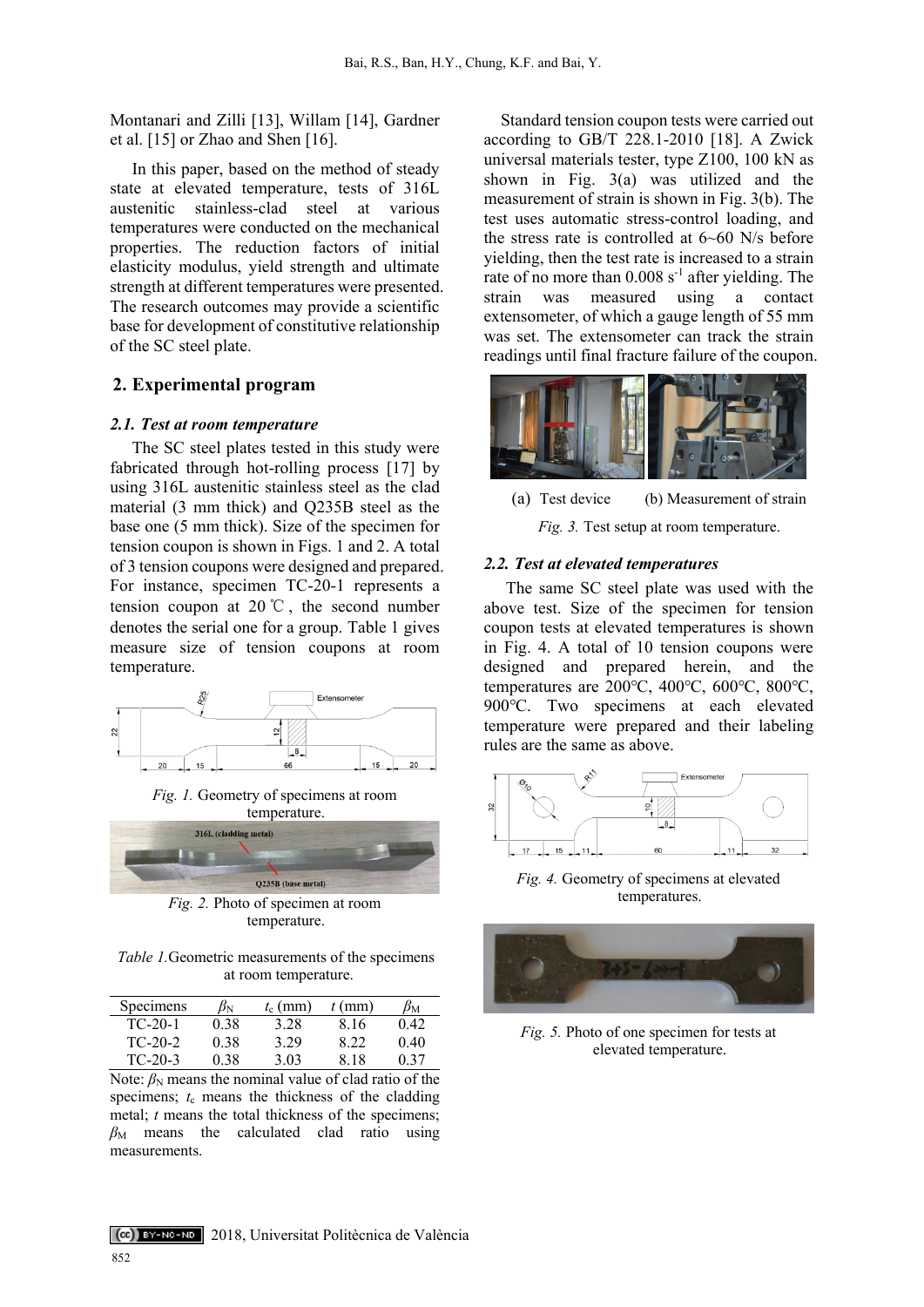| Specimens  | $\beta_{\rm N}$ | $t_c$ (mm) | $t$ (mm) | βм   |
|------------|-----------------|------------|----------|------|
| $TC-200-1$ | 0.38            | 3.25       | 8.17     | 0.40 |
| $TC-200-2$ | 0.38            | 3.22       | 8.19     | 0.39 |
| $TC-400-1$ | 0.38            | 3.25       | 8.15     | 0.40 |
| $TC-400-2$ | 0.38            | 3.24       | 8.26     | 0.39 |
| $TC-600-1$ | 0.38            | 3.25       | 8.12     | 0.40 |
| $TC-600-2$ | 0.38            | 3.14       | 8.10     | 0.39 |
| $TC-800-1$ | 0.38            | 3.29       | 8.17     | 0.40 |
| TC-800-2   | 0.38            | 3.19       | 8.13     | 0.39 |
| TC-900-1   | 0.38            | 3.31       | 8.18     | 0.40 |
| TC-900-2   | 0.38            | 3.21       | 8.13     | 0.39 |
|            |                 |            |          |      |

*Table 2.* Geometric measurements of the specimens at elevated temperatures.

Standard tension coupon tests were carried out according to GB/T 228.2-2010 [19]. A MTS universal materials tester, type MTS880, 100 kN as shown in Fig. 6 was utilized and a heating equipment was MTS653, up to 1200 ℃. The test uses automatic strain-control loading, and the strain rate is controlled at 0.3 mm/min before yielding, then the test rate is increased to 5 mm/min. The strain was measured using an elevated temperature extensometer, type MTS632.53F, of which a gauge length of 25 mm was set.



*Fig. 6.* Test setup at elevated temperatures.

## **3. Test Results and Analyses**

#### *3.1. Failure modes*

With respect to the tests at room temperature, at the beginning of the application of tension load, no significant plastic deformation occurred. After reaching the ultimate tensile strength, a conspicuous necking phenomenon can be observed. With development of necking, the specimens suddenly separated from each other within the necking area, followed by eventual fracture. Photos of fracture failure are shown in Fig. 7.



## (a) Specimen fracture (b) Separated layer *Fig. 7.* Fracture failure of specimens at room temperature.

With respect to the tests at elevated temperatures, failure phenomenon of tensile specimens is shown in Fig. 8. Each specimen experienced visible plastic deformation from stretching to breaking, with marked necking being observed. It's noteworthy that, the plastic deformation of Q235B steel is larger than that of 316L austenitic steel, i.e. the stainless steel component fractured first at elevated temperatures. It shows that the clad steel's ductility has been worsened compared with the base steel at elevated temperatures.



*Fig. 8.* Failure modes of coupons at elevated temperatures.

#### *3.2. Stress-strain curves*

Figs.  $9(a)$   $\sim$  (f) show stress-strain curves of each group of tension coupons. It should note that curves appears different in terms of initial modulus in Figs.  $9(c)$  (e). As can be seen that when the temperatures is lower than 600℃, the curves are smooth, but fluctuating in case the temperature is higher than 600℃. It can be seen that the slope of the curve, with an increase of the temperatures, is getting smaller, and the peak point is also smaller. These phenomena are due to descending properties of the two kinds of materials at elevated temperatures. The effect of this temperature on the individual tensile properties of the SC steel will be discussed further.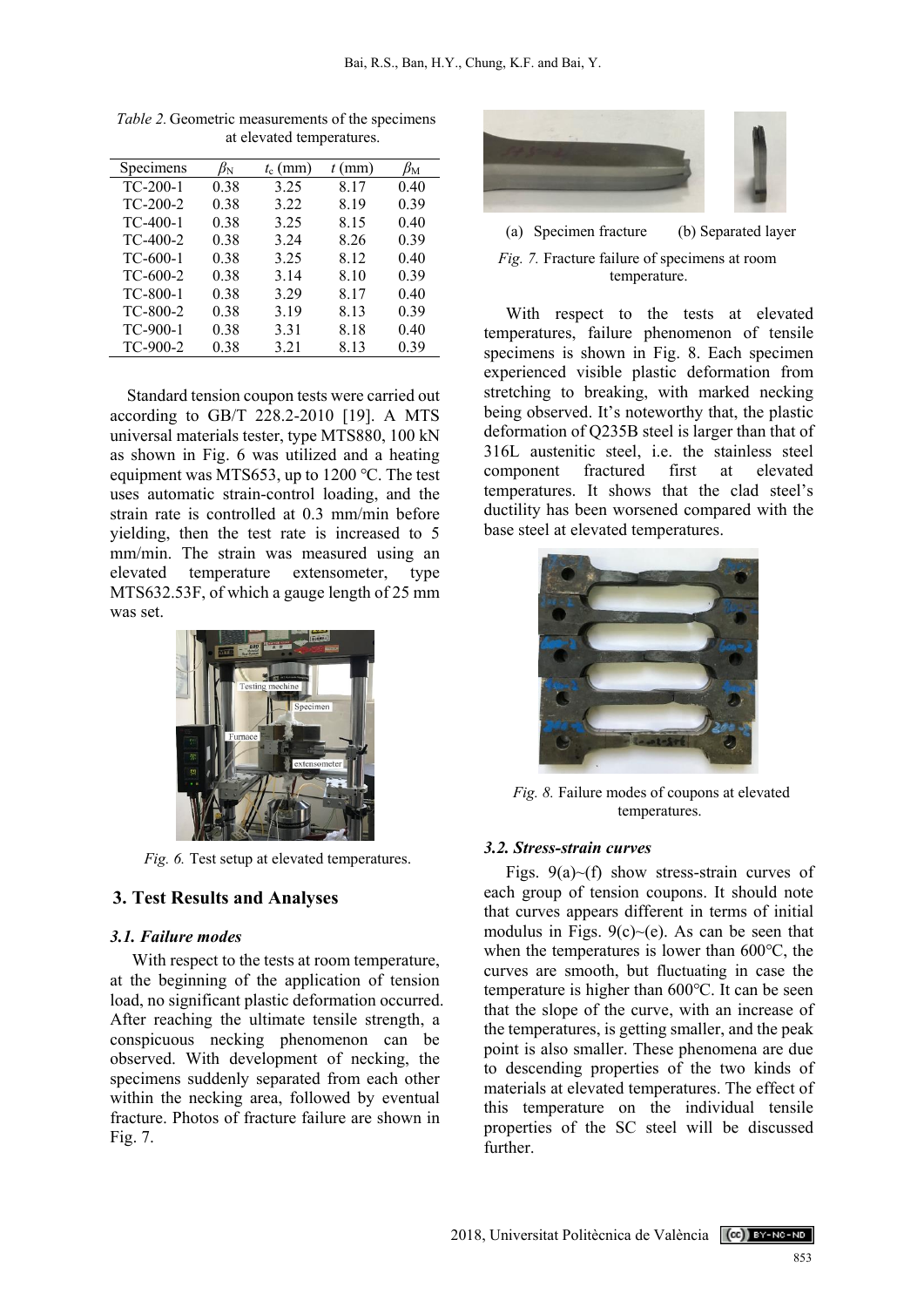



*Fig. 9.* Stress-strain curves of SC steel at various temperatures

#### *3.3. Material properties*

Based on the test results, it can be found that elastic modulus of the SC steel decreases with the temperatures being increased generally, this is because of the elasticity modulus of cladding steel and base steel both being reduced with increasing temperature, and the base steel weakened more severely. Similarly, the yield strength decreases with the temperature increasing, as shown in Fig. 10. And the tensile strength is also in the same case, as shown in Fig. 11. At the room temperature, the two component steels fractured at the same time, whilst at other elevated temperatures the specimens have two different elongation percentages after fracture for the two layers.



*Fig. 10.* Relationship between  $\sigma_{0.2}$  and *T* 



*Fig. 11.* Relationship between *f*<sup>u</sup> and *T*